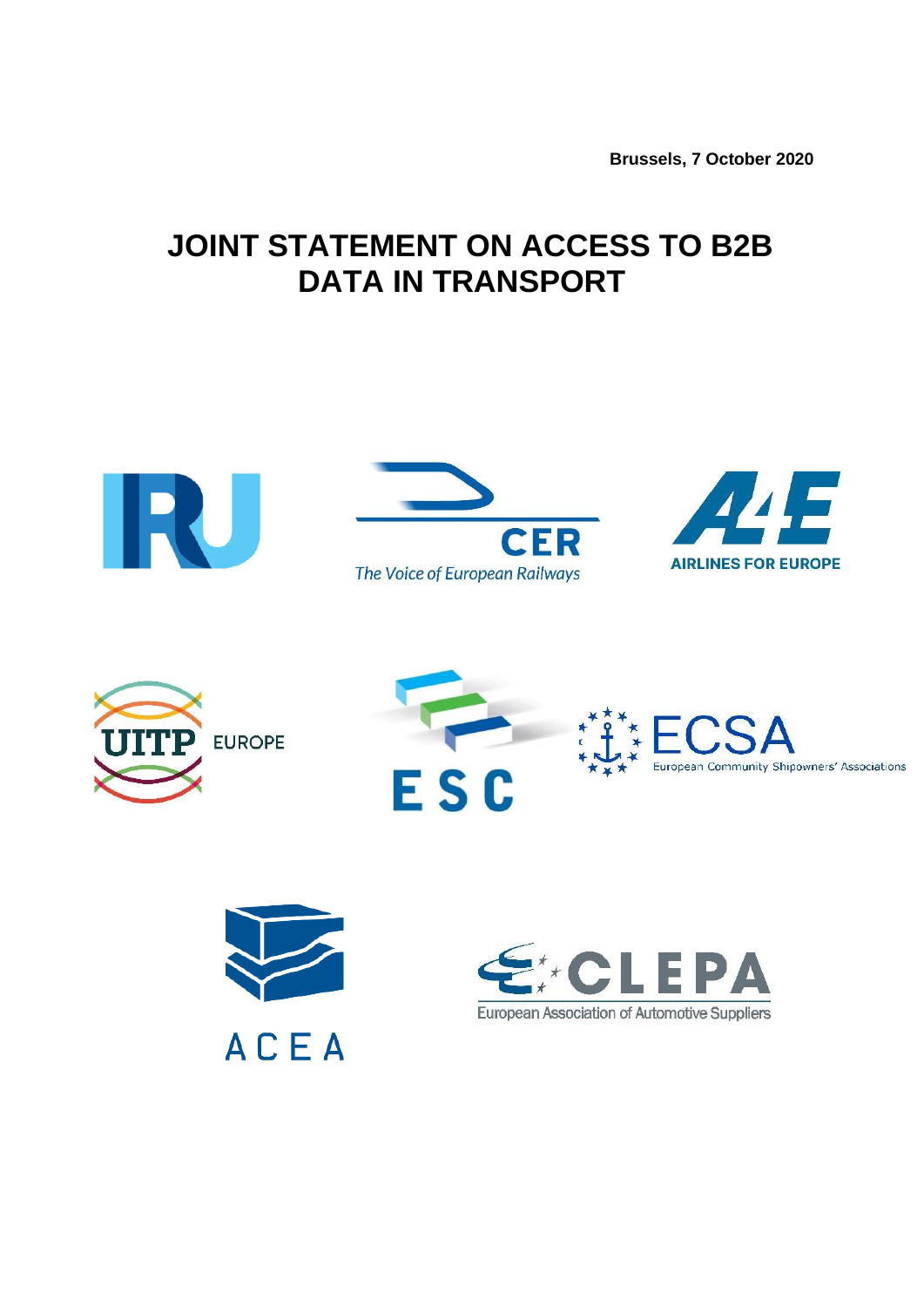## **JOINT STATEMENT ON ACCESS TO B2B DATA IN TRANSPORT**

As representatives of the transport, logistics and mobility sector, we welcome the European Commission's communication on a European strategy for data", <sup>1</sup> which sets the vision and goals for creating a European single data market to increase the EU's competitiveness in the global data economy.

In the transport, logistics and mobility sectors, innovation relies increasingly on the processing and exchange of large amounts of personal and non-personal data between multiple actors. In addition, innovative solutions in goods and passenger transport such as connected vehicles, smart cities and digital platforms have led to an increase in data generation. We know how crucial data is to gain insights on customers, routes or vehicle loads, as well as how commercially sensitive such data can be.

We believe that data and digitalisation provides new opportunities throughout logistics and mobility systems, and for EU citizens and businesses. Moreover, efforts to digitalise the transport sector will also contribute to achieving the EU Green Deal objectives. Nevertheless, we are acutely aware of the challenges to be overcome to unlock the potential of the data economy, including:

- Stakeholders' **lack of trust** that data will be used in line with or even without contractual agreements, given the unequal bargaining power between the parties.
- The **lack of economic incentives**, including concerns over competitiveness and protection of commercial interests.
- The **risk of misappropriation** of data by third parties, resulting in potential consumer protection and liability issues.
- A **lack of legal clarity** surrounding the governance of data access and use (including co-created data, such as from the Internet of Things) and re-use/re-distribution.
- A **lack of understanding** of the total costs associated with data generation, data processing, storage and distribution.

Given these challenges, steps must be taken to ensure equal opportunities for all business partners in the digital economy. To this end, a fair and transparent governance structure for business-to-business (B2B) data is needed.

## **We are calling for the adoption of an EU framework on data governance that explicitly sets out the following principles for the provision of B2B data**:

- i. **The voluntary provision of data**: The forced provision of business data could hamper the competitiveness of European businesses by increasing the power of a few large companies at the expense of smaller players such as SMEs. B2B data exchange should continue to rely on **voluntary contractual agreements**, as this is a flexible and efficient option. This principle should apply to all companies, whether public or private, operating a purely commercial service or under a public service contract and regardless of their ownership structure.
- ii. **Responsible actors**: The obligations and liability of data aggregators should be clearly defined at EU level and the rights of data generators explicitly recognised. In particular, the collection, storage, processing, sharing, use, re-use, access and

<sup>1</sup> <sup>1</sup> A European Strategy for Data, COM(2020) 66 final

<https://ec.europa.eu/info/strategy/priorities-2019-2024/europe-fit-digital-age/european-data-strategy>